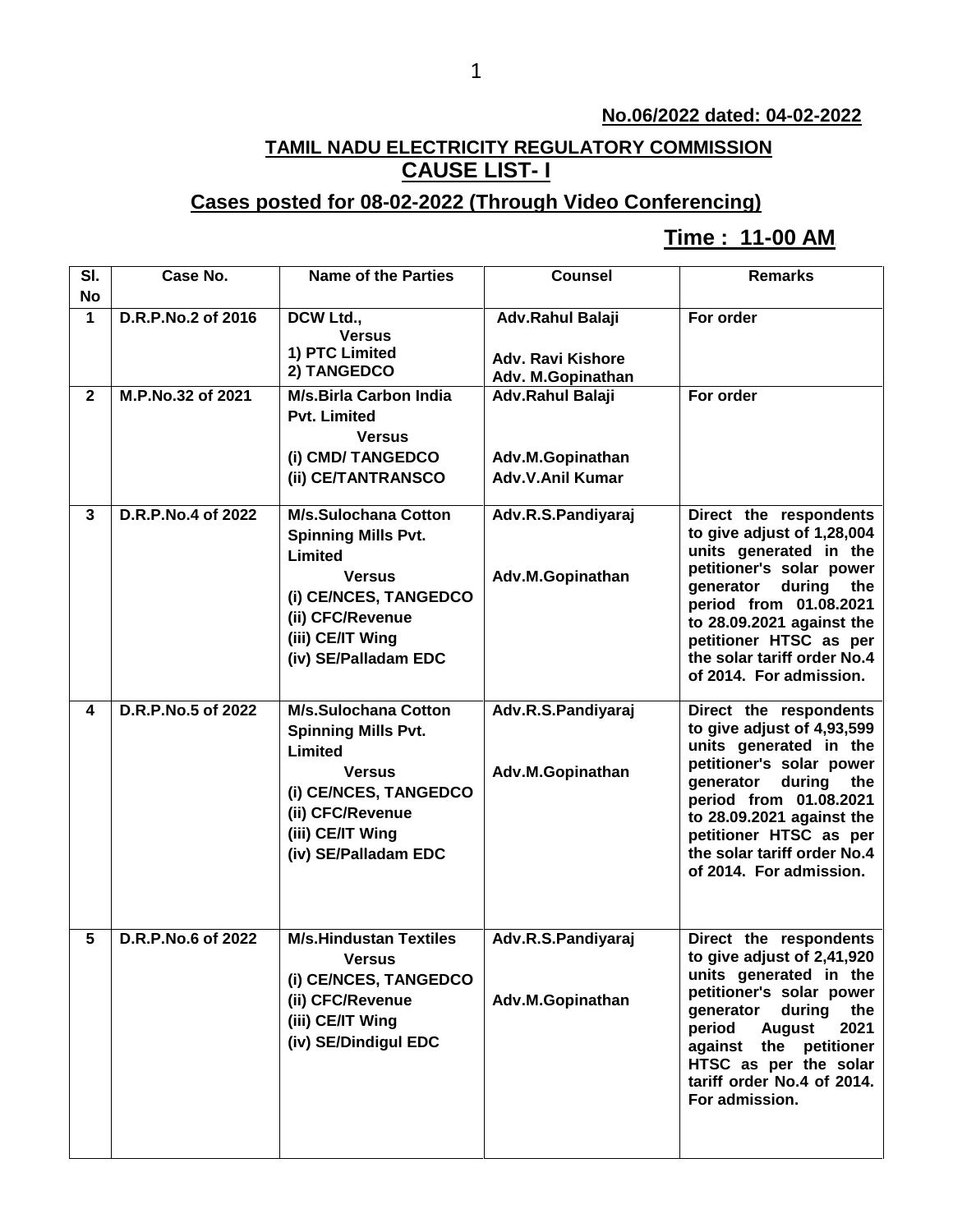| 6              | M.P.No.42 of 2021                             | M/s.OPG Energy Pvt.<br>Limited<br><b>Versus</b><br>i) CMD/TANGEDCO<br>ii) AAA Plus Energy Pvt.<br>Limited        | Adv.Rahul Balaji<br>Adv.M.Gopinathan                                      | To<br>its<br>exercise<br>regulatory powers and<br>clarify that no wheeling<br>charges<br>are<br>payable<br>where<br>captive<br>a<br>is<br>being<br>consumer<br>electricity<br>supplied<br>through<br>dedicated<br>$\mathbf{a}$<br>transmission line and is<br>situated within the same<br>premises<br>the<br>as<br>generating plant.<br><b>For</b><br>counter.                                                            |
|----------------|-----------------------------------------------|------------------------------------------------------------------------------------------------------------------|---------------------------------------------------------------------------|---------------------------------------------------------------------------------------------------------------------------------------------------------------------------------------------------------------------------------------------------------------------------------------------------------------------------------------------------------------------------------------------------------------------------|
| $\overline{7}$ | M.P.No.47 of 2021                             | M/s.T.R.K.Textile India<br><b>Pvt. Limited</b><br><b>Versus</b><br>(i) CE/NCES, TANGEDCO<br>(ii) SE/Palladam EDC | Adv.R.S.Pandiyaraj<br>Adv.M.Gopinathan                                    | Direct the respondents<br>to revise the EWA by<br>ordering to expunge the<br>inconsistent portions of<br>the EWA and to execute<br>a fresh EWA and also to<br>accept the invoices of<br>the petitioner whenever<br>raised<br>for<br>the<br>encashment<br>οf<br>the<br>unutilised Solar Energy<br>available at the account<br>of the petitioner, for its<br>75% of the value and to<br>effect the payment. For<br>counter. |
| 8              | R.P.No.8 of 2021<br>in<br>D.R.P.No.18 of 2013 | <b>CFC/Deposits &amp;</b><br>Documentation,<br><b>TANGEDCO</b><br><b>Versus</b><br><b>M/s.ITC Limited</b>        | <b>AGP. Richardson</b><br>Wilson<br>M/s.S.Ramasubramaniam<br>& Associates | To condone the delay of<br>84 days in filing the<br><b>Review Petition against</b><br>order<br>dated<br>the<br>17.8.2021 in D.R.P.No.18<br>of 2013 and to review the<br>order on the ground that<br>the impugned order is<br>against the Electricity<br>2005<br>Rules,<br>and<br>Judgment of APTEL in<br>Appeal No.33 of 2012.<br>For filing counter on the<br>maintainability<br>and                                     |
|                |                                               |                                                                                                                  |                                                                           | merits.                                                                                                                                                                                                                                                                                                                                                                                                                   |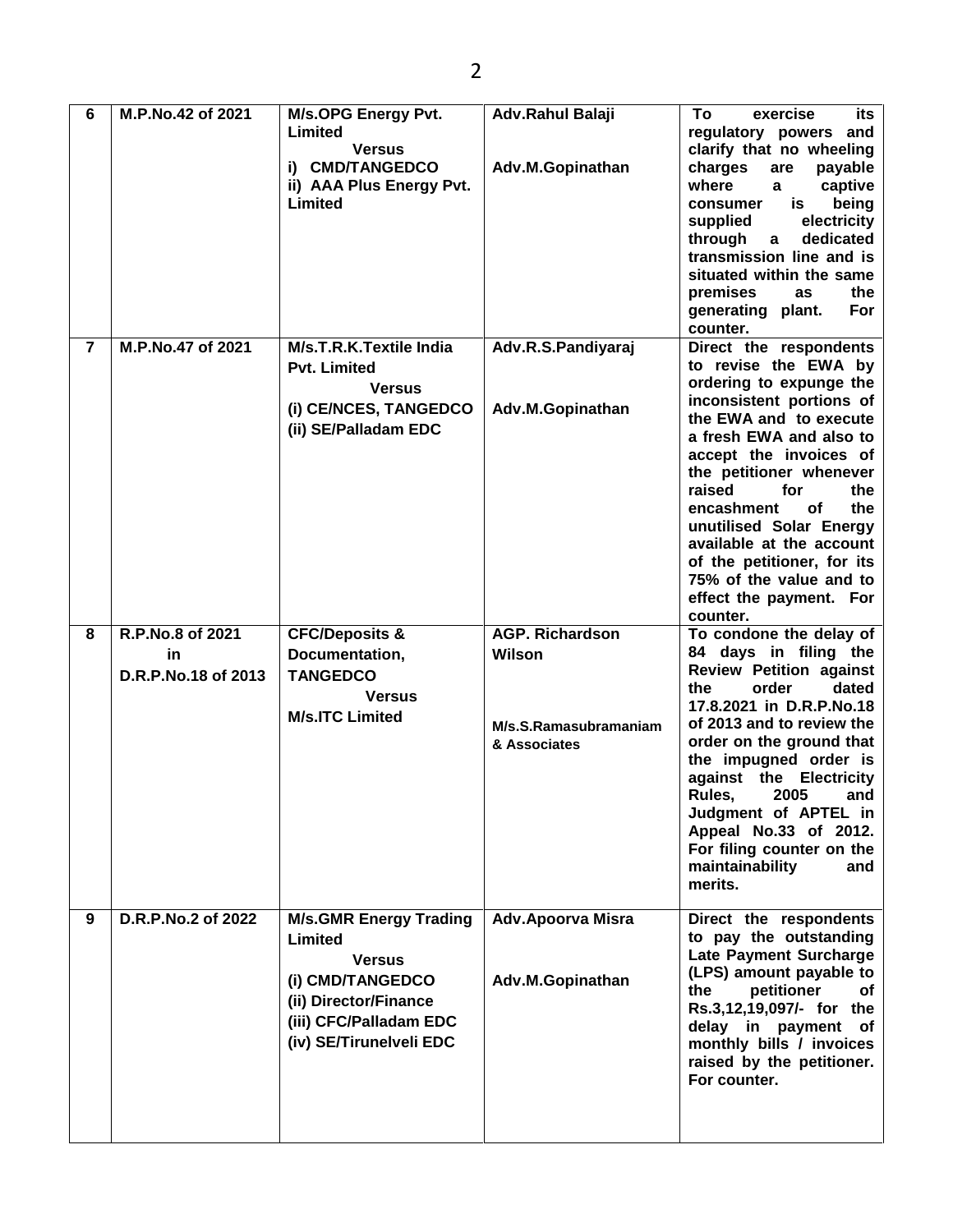| 10 | R.P.No.7 of 2021<br>in<br>M.P.No.25 of 2021 | <b>Rajah Muthiah Chettiar</b><br><b>Charitable and</b><br><b>Educational Trust</b><br><b>Versus</b><br>(i) CMD/TANGEDCO<br>(ii) CFC/Regulatory Cell<br>(iii) SE/Chengalpattu<br><b>EDC</b> | Adv.T.Balaji<br>Adv.M.Gopinathan                               | To issue an order of<br><b>Interim</b><br><b>Injunction</b><br>restraining<br>the<br>respondents not to levy<br>demand<br>and<br>collect<br>electricity charges i.r.o.<br>petitioner's<br>electricity<br>service connection and<br>to review the order of the<br><b>Commission</b><br>in.<br>M.P.No.25 of 2021 dated<br>16.11.2021.<br>For<br>counter.                                                                                                                                                                                    |
|----|---------------------------------------------|--------------------------------------------------------------------------------------------------------------------------------------------------------------------------------------------|----------------------------------------------------------------|-------------------------------------------------------------------------------------------------------------------------------------------------------------------------------------------------------------------------------------------------------------------------------------------------------------------------------------------------------------------------------------------------------------------------------------------------------------------------------------------------------------------------------------------|
| 11 | D.R.P.No.16 of 2021                         | <b>M/s.Wind Construction</b><br>Limited<br><b>Versus</b><br>i) CMD/TANGEDCO<br>ii) Director (Finance)<br>iii) Director (Generation)<br>iv) SE/NCES/Solar<br><b>Energy</b>                  | Adv.Rahul Balaji<br>Adv.M.Gopinathan                           | Direct the respondents<br>pay<br>sum<br>οf<br>to<br>a<br>Rs.40,85,02,740/-<br>and<br>accrued interest thereon<br>of Rs.1,18,49,644 and<br>also interest on delayed<br>payment<br>towards<br>invoices<br>already<br>paid<br>amounting<br>to<br>Rs.5,40,10,563/- together<br>opening<br>with<br>of<br>LC<br><b>For</b><br>under<br>EPA.<br>rejoinder.                                                                                                                                                                                       |
| 12 | R.P.No.6 of 2021<br>in<br>M.P.No.14 of 2012 | <b>M/s.The Tata Power</b><br><b>Company Limited</b><br><b>Versus</b><br>(i) CMD/TANGEDCO<br>(ii) SLDC<br>(iii) IWPA<br>(iv) Ushdev Power<br><b>Holdings Pvt. Limited</b>                   | <b>SKV Law Offices</b><br>Adv.M.Gopinathan<br>Adv.V.Anil Kumar | Review /<br>modify<br>the<br>order dated<br>impugned<br>05.10.2021<br>passed<br>in.<br><b>M.P.No.14</b><br>of 2012<br>in<br>οf<br>the<br>terms<br>submissions made in the<br>present Review Petition<br>and appoint POSOCO to<br>verify the data<br>and<br>clarify the compensatory<br>mechanism in terms of<br>the NSEFI Judgement.<br>For rejoinder.                                                                                                                                                                                    |
| 13 | M.P.No.1 of 2022                            | <b>CE/NCES, TANGEDCO</b>                                                                                                                                                                   | Adv.M.Gopinathan                                               | To pass an order to<br>amend the TNERC (Grid<br><b>Interactive</b><br><b>Solar</b><br><b>PV</b><br>Generating<br><b>Energy</b><br>Systems)<br><b>Regulations,</b><br>2021 for extending Net<br>Feed-in methodology to<br>all HT consumers for the<br>establishment of roof<br>top / ground mounted<br>SPV Plants within their<br>premises irrespective of<br>voltage level for all root<br>top loads of 1 MW and<br>above within sanctioned<br>load duly collecting the<br>networking charges from<br>further<br>For<br>them.<br>hearing. |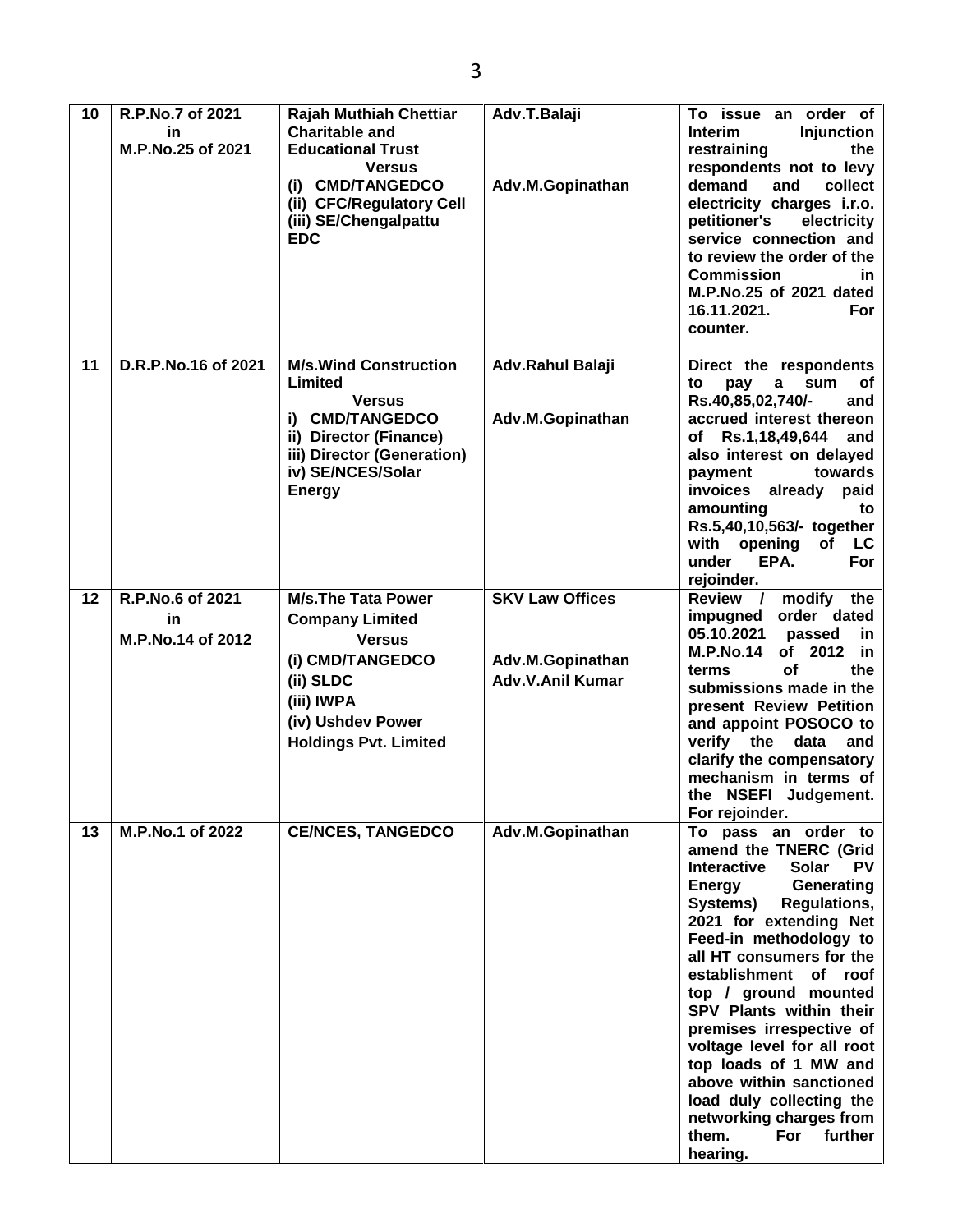| 14 | S.M.P.No.1 of 2021  | <b>Suo-Motu Proceedings</b><br>in the matter of TNERC -<br><b>Fees &amp; Fines</b><br><b>Regulations.</b>                                                                     | Adv.Rahul Balaji<br>On behalf of<br><b>Stakeholders</b><br>Adv.R.S.Pandiyaraj<br>on<br>behalf of TASMA<br>Adv.Shiva<br>Krishnamurthy<br>behalf of<br><b>Arkay</b><br>on<br>Energy (Rameswaram)<br>Ltd<br>Tmt.R.Anitha,<br>Govt.<br>Advocate on behalf of<br><b>Energy Dept., GoTN</b> | For seeking the views of<br>all the stakeholders on<br>the perceived excessive<br>filing<br>fees<br>upon<br>directions<br>from<br>the<br>Hon'ble High Court of<br>Madras in W.P.No.10944<br>of 2021, W.P.No.15030 of<br>2020 and W.P.No.23678<br>of 2017.<br>For formal<br>closure.                                                                                                                                                                                                              |
|----|---------------------|-------------------------------------------------------------------------------------------------------------------------------------------------------------------------------|---------------------------------------------------------------------------------------------------------------------------------------------------------------------------------------------------------------------------------------------------------------------------------------|--------------------------------------------------------------------------------------------------------------------------------------------------------------------------------------------------------------------------------------------------------------------------------------------------------------------------------------------------------------------------------------------------------------------------------------------------------------------------------------------------|
| 15 | D.R.P.No.44 of 2014 | <b>Mirra and Mirra</b><br><b>Industries</b><br><b>Versus</b><br>1) TANGEDCO & ors.                                                                                            | Adv.Rahul Balaji<br>Adv.M.Gopinathan                                                                                                                                                                                                                                                  | To direct TANGEDCO to<br>effect adjustment of the<br><b>WEG</b><br>from<br>the<br>petitioner's<br>captive<br>windmills<br>operating<br>under the REC scheme<br>first<br>thereafter<br>and<br>adjust<br>the<br>energy<br>generated by the other<br>wind mills. For reporting<br><b>of</b><br>the<br>case<br>status<br>pending<br>before<br>the<br><b>Supreme Court.</b>                                                                                                                           |
| 16 | D.R.P.No.55 of 2014 | <b>SRF Ltd.,</b><br><b>Versus</b><br>1) TANGEDCO & Ors.                                                                                                                       | Adv. Rahul Balaji<br>Adv.M.Gopinathan                                                                                                                                                                                                                                                 | Praying to first effect<br>of<br>adjustment<br><b>WEG</b><br>under REC scheme and<br>thereafter<br>adjust<br>with<br>banking facility.<br><b>For</b><br>reporting status of the<br>case pending before the<br><b>Supreme Court.</b>                                                                                                                                                                                                                                                              |
| 17 | D.R.P.No.68 of 2014 | <b>Dattatreya Textiles Pvt.</b><br>Ltd.,<br><b>Versus</b><br>1) TANGEDCO<br>2) CFC, Revenue<br>3) SE, CEDC/North<br>4) SE, Madurai EDC<br>5) AO/Revenue,<br><b>CEDC/North</b> | Adv.Rahul Balaji<br>Adv.M.Gopinathan                                                                                                                                                                                                                                                  | Direct that TANGEDCO<br>to first effect adjustment<br>of the wind<br>energy<br>supplied to the petitioner<br>from<br>wind<br>mills<br>operating<br>under<br>the<br>Renewable<br><b>Energy</b><br>Wheeling<br><b>Agreement</b><br>under the REC scheme<br>against the petitioner's<br><b>HTSC</b><br><b>No.47</b><br>and<br>thereafter<br>adjust<br>the<br>energy generated.<br>For<br>reporting the status of<br>which<br>the<br>case<br>is<br>pending<br>before<br>the<br><b>Supreme Court.</b> |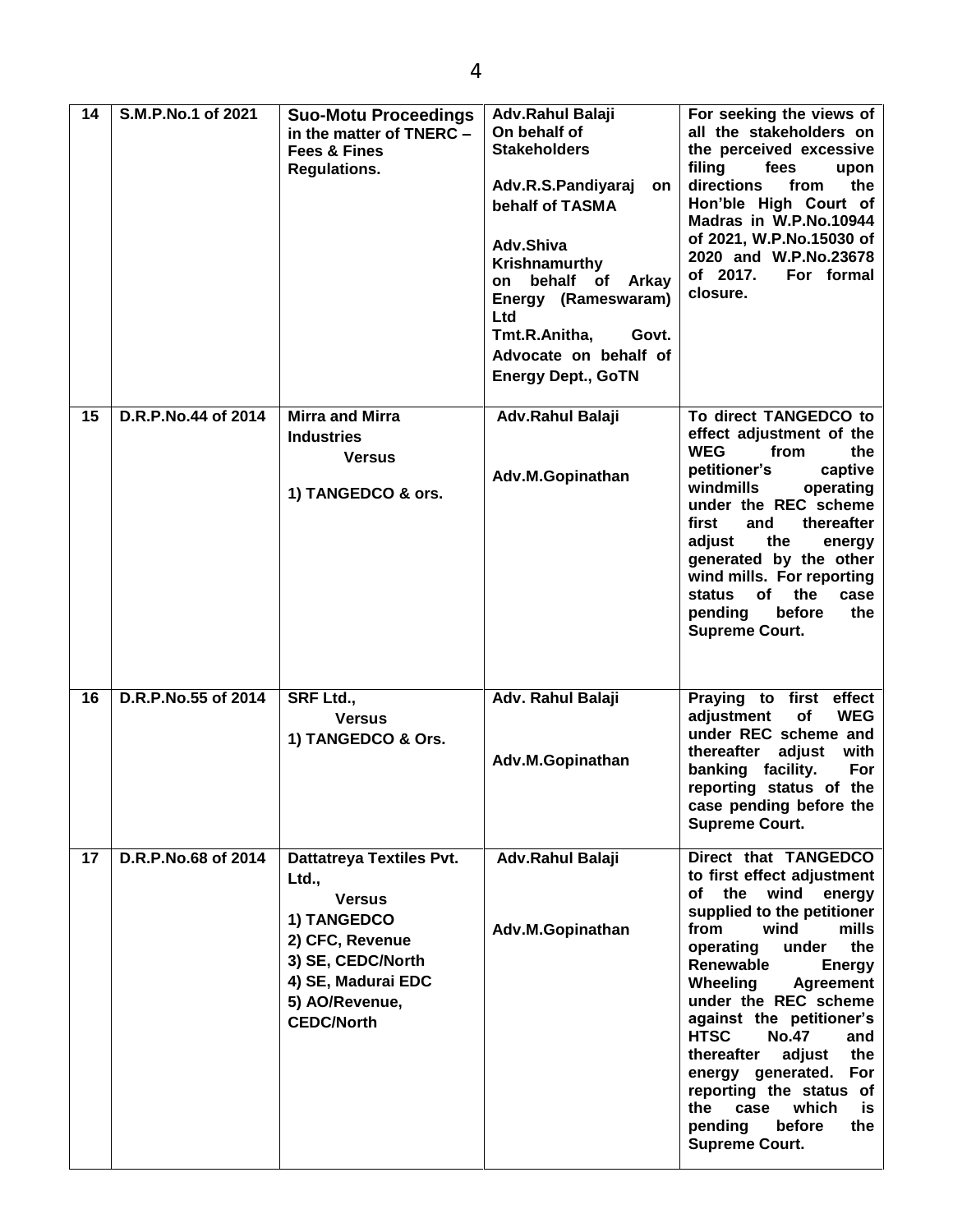| 18 | D.R.P.No.69 of 2014 | <b>Sundaram Textiles Ltd.,</b><br><b>Versus</b><br>1) TANGEDCO<br>2) CFC, Revenue<br>3) SE, CEDC/North<br>4) SE, Madurai/North<br>5) AO/Revenue,<br><b>CEDC/North</b> | Adv.Rahul Balaji<br>Adv.M.Gopinathan                                                                                                                                                            | Direct the TANGEDCO to<br>first effect adjustment of<br>the<br>wind<br>energy<br>supplied to the petitioner<br>from<br>wind<br>mills<br>under<br>the<br>operating<br>Renewable<br><b>Energy</b><br>Wheeling<br><b>Agreement</b><br>under the REC scheme<br>against the petitioner's<br><b>HTSC</b><br><b>No.203</b><br>and<br>thereafter<br>adjust<br>the<br>energy generated.<br>For<br>reporting the status of<br>which<br>the<br>case<br>is<br>pending<br>before<br>the<br><b>Supreme Court.</b> |
|----|---------------------|-----------------------------------------------------------------------------------------------------------------------------------------------------------------------|-------------------------------------------------------------------------------------------------------------------------------------------------------------------------------------------------|-----------------------------------------------------------------------------------------------------------------------------------------------------------------------------------------------------------------------------------------------------------------------------------------------------------------------------------------------------------------------------------------------------------------------------------------------------------------------------------------------------|
| 19 | R.P.No.2 of 2013    | <b>Spictex Cotton Mills (P)</b><br>Ltd.<br><b>Versus</b><br><b>TANGEDCO</b>                                                                                           | Adv. R.S.Pandiyaraj<br><b>AGP. Richardson</b><br>Wilson                                                                                                                                         | To<br>review<br>the<br>order<br>17.4.2013<br>dated<br>in.<br>D.R.P.No.2 of 2012. For<br>arguments.                                                                                                                                                                                                                                                                                                                                                                                                  |
| 20 | D.R.P.No.14 of 2013 | Sri Pathy papers and<br>Board (P) Ltd.,<br><b>Versus</b><br>1) CFC, TANGEDCO<br>2) SE, Virudhunagar EDC                                                               | Adv. R.S.Pandiyaraj<br><b>AGP. Richardson</b><br>Wilson                                                                                                                                         | To set aside the $2^{nd}$<br>respondent<br>impugned<br>11.8.2012<br>notice dated<br>towards short levy of<br>excess energy charges.<br>For arguments.                                                                                                                                                                                                                                                                                                                                               |
| 21 | D.R.P.No.15 of 2013 | Sri Pathy papers and<br>Board (P) Ltd.,<br><b>Versus</b><br><b>TANGEDCO.</b>                                                                                          | Adv. R.S.Pandiyaraj<br><b>AGP. Richardson</b><br>Wilson                                                                                                                                         | To set aside the $2^{nd}$<br>respondent<br>impugned<br>notice dated 28.9.2012.<br>For arguments.                                                                                                                                                                                                                                                                                                                                                                                                    |
| 22 | M.P.No.2 of 2019    | <b>TANGEDCO</b><br><b>Versus</b><br>1) Asahi Glass India<br>Limited & 20 ors.                                                                                         | <b>AGP.Richardson Wilson</b><br>Adv.R.S.Pandiyaraj<br>(R-3, R-4, R-5, R-6, R-7,<br>R-8, R-10, R-11, R-13,<br>R-14, R-15,<br>R-16, R-17, R-18 &<br>$R-19$<br>Adv. Rahul Balaji for<br>R-9 & R-21 | To<br>pass<br>orders<br>for<br>implementing<br>both<br><b>Captive and Third Party</b><br>Users in connection with<br>calculation of<br>excess<br>demand<br>and<br>energy<br>charges in the<br>orders<br>passed<br>by<br>the<br><b>Commission</b><br>dated<br>7.9.2010 in M.P.No.9 of<br>2010, M.P.No.6 of 2010,<br>M.P.No.17 of 2010 and<br>D.R.P.No.9 of 2010. For<br>arguments.                                                                                                                   |
| 23 | D.R.P.No.24 of 2013 | Sree Rengaraj Ispat<br>Indsutries Pvt. Ltd.,<br><b>Versus</b><br>i) TANGEDCO & Ors<br>ii) DSRM                                                                        | Adv. Rahul Balaji<br>Adv. M.Gopinathan<br>Adv.R.S.Pandiyaraj                                                                                                                                    | Direct the respondents<br>to adjust 88,100 energy<br>units. For arguments.                                                                                                                                                                                                                                                                                                                                                                                                                          |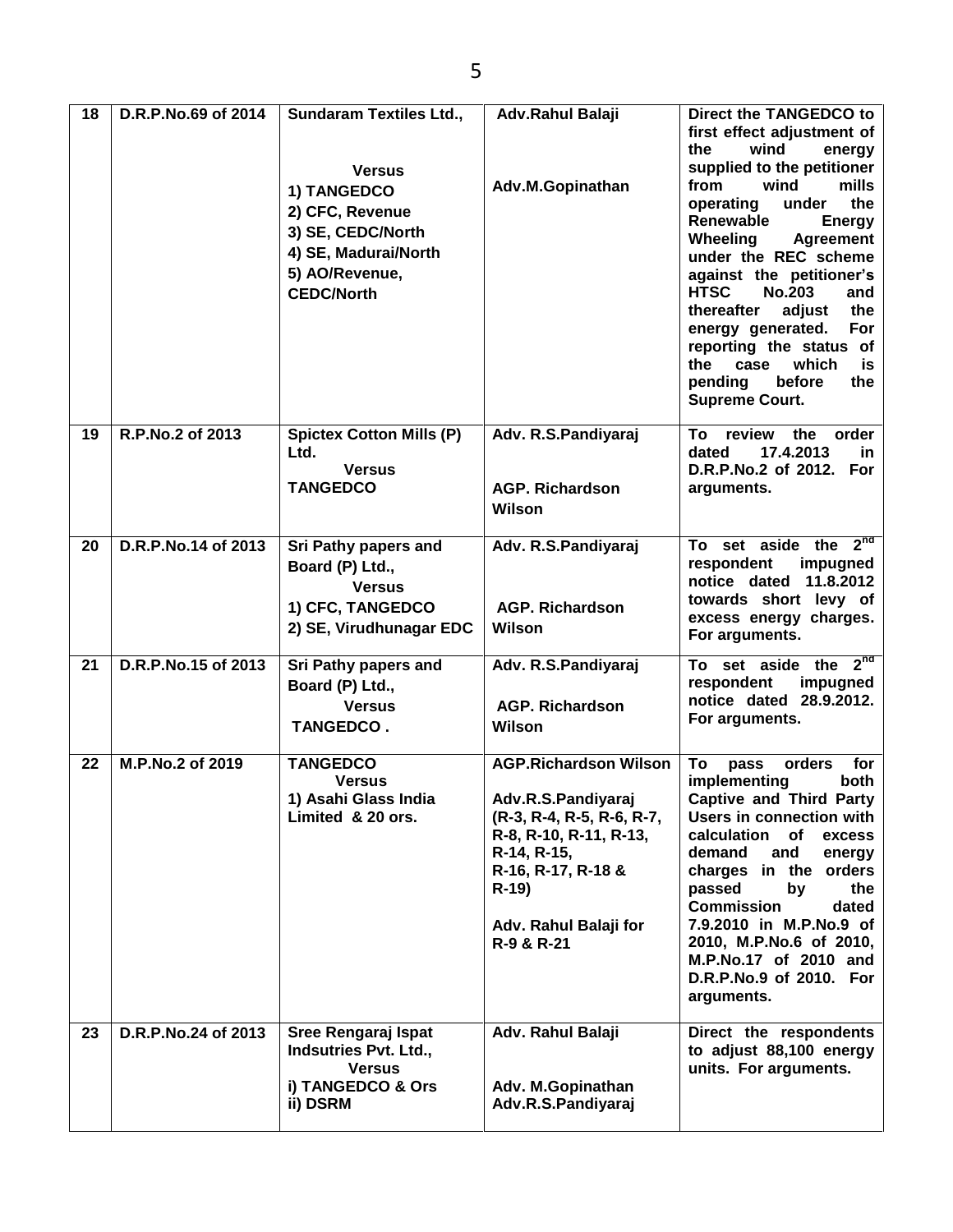| 24 | M.P.No.1 of 2021   | <b>M/s.NLC India Limited</b><br><b>Versus</b><br><b>TANGEDCO</b><br>i)<br>ii) TANTRANSCO                                                                          | Adv.K.Harishankar<br>Adv.M.Gopinathan &<br><b>Adv.V.Anil Kumar</b> | Direct SLDC to strictly<br>follow<br>and<br>enforce<br>"MUST RUN" status on<br>all solar and wind power<br>direct<br>plants<br>and<br>to<br>forthwith stop issuing<br>down<br>backing<br>$\prime$<br>curtailment instructions<br>to Solar and Wind Plants.<br>For arguments.                                                                                                                                                                                                                  |
|----|--------------------|-------------------------------------------------------------------------------------------------------------------------------------------------------------------|--------------------------------------------------------------------|-----------------------------------------------------------------------------------------------------------------------------------------------------------------------------------------------------------------------------------------------------------------------------------------------------------------------------------------------------------------------------------------------------------------------------------------------------------------------------------------------|
| 25 | M.P.No.19 of 2021  | M/s.R.S.Yarns and Power<br><b>Pvt. Limited</b><br><b>Versus</b><br>i) CMD/TANGEDCO<br>ii) CFC / TANGEDCO                                                          | Adv.R.S.Pandiyaraj<br>Adv.M.Gopinathan                             | To issue a clarification,<br>as to whether additional<br>surcharge on wheeling<br>charges are applicable<br>to the OA Consumers<br>having drawal voltage<br>over and above 66 kV,<br>who source electricity<br>from the Third Party<br><b>Power</b><br><b>Generators</b><br>having injecting voltage<br>over and above 66 kV or<br>not. For arguments.                                                                                                                                        |
| 26 | M.P.No.37 of 2021  | M/s.Kamuthi Renewable<br><b>Energy Limited</b><br><b>Versus</b><br>(i) CMD/TANGEDCO<br>(ii) CE/NCES<br>(iii)SE/P&C/TANTRANSC<br>O/Mdu<br>(iv) SE/NCES/Tirunelveli | Adv.Rahul Balaji<br>Adv.M.Gopinathan<br><b>Adv.V.Anil Kumar</b>    | To declare that the entire<br>72 MW solar power plant<br>commissioned<br>stood<br>and entitled to the Tariff<br>under<br>fixed<br>"Comprehensive<br><b>Tariff</b><br>Order on Solar Power" in<br>Order No.4 of 2014 and<br>set aside the CE/NCES<br>communication's dated<br>30.9.2016 to segregate<br>the 72 MW solar power<br>plant erected as 25 MW<br>and 47 MW separately<br>with<br>separate<br>energy<br>meters and be paid at<br>different tariff rates as<br>illegal. For arguments. |
| 27 | D.R.P.No.8 of 2021 | <b>M/s.NVR Energy Pvt</b><br>Limited<br><b>Versus</b><br>(i) CMD / TANGEDCO<br>(ii) CFC/Revenue<br>(iii) SE/Tuticorin EDC<br>(iv) $SLDC/$<br><b>TANTRANSCO</b>    | Adv.Rahul Balaji<br>Adv.M.Gopinathan<br><b>Adv.V.Anil Kumar</b>    | <b>TANGEDCO</b><br><b>Direct</b><br>to<br>modify<br>the<br><b>JMR</b><br><b>statements</b><br>the<br>for<br>period October 2019 till<br>April 2021 and to refund<br><b>of</b><br>Rs.22,96,755/-<br>collected<br>from<br>the<br>petitioner<br>by adopting<br>such<br>methodology<br>including<br>payments<br>against<br>the<br>supplementary bills. For<br>arguments.                                                                                                                          |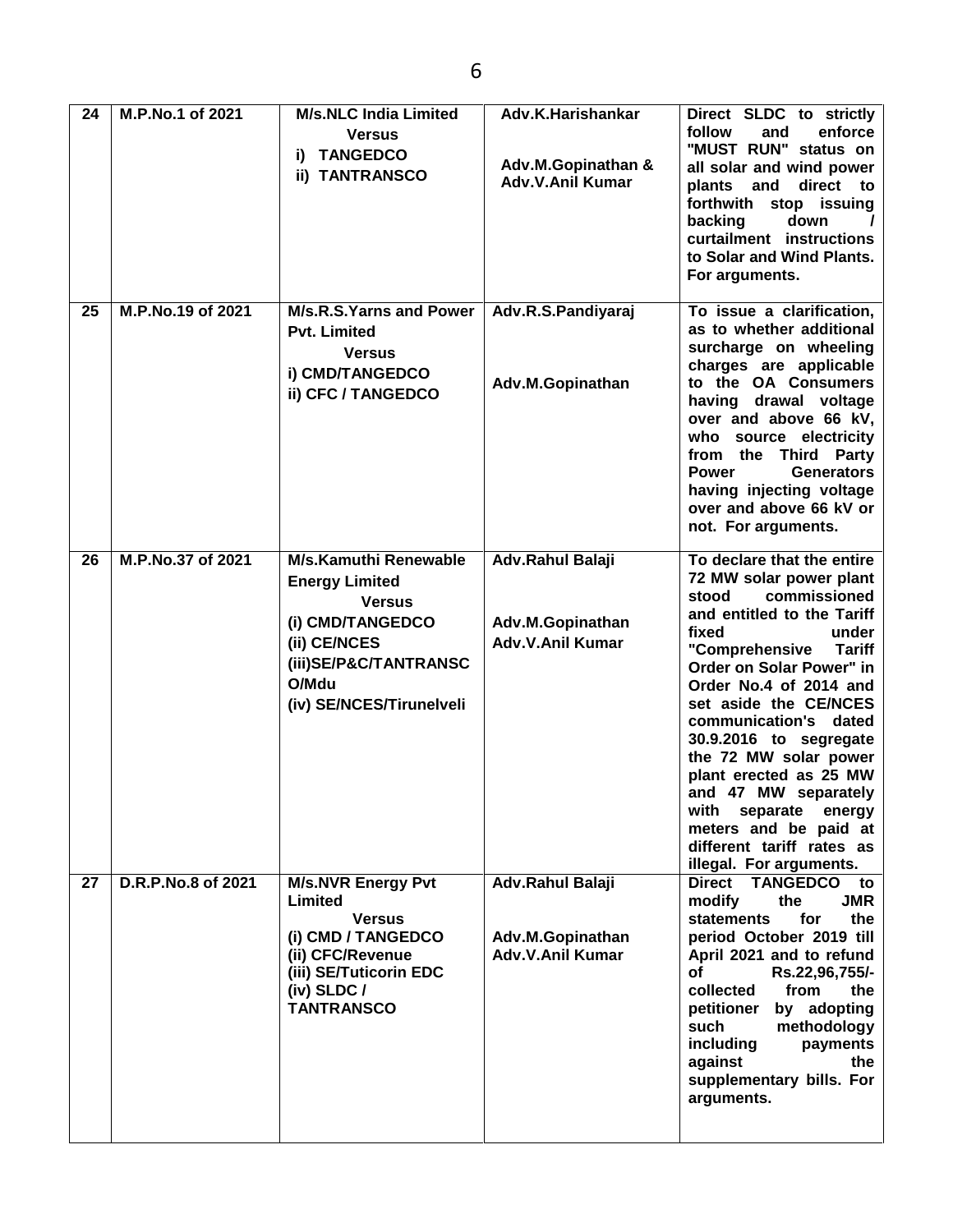| 28 | D.R.P.No.9 of 2021                           | <b>M/s.Narbheram Solar TN</b><br><b>Pvt Limited</b><br><b>Versus</b><br>(i) CMD / TANGEDCO<br>(ii) CFC/Revenue<br>(iii) SE/Tuticorin EDC<br>$(iv)$ SLDC /<br><b>TANTRANSCO</b> | Adv.Rahul Balaji<br>Adv.M.Gopinathan<br>Adv.V.Anil Kumar        | <b>TANGEDCO</b><br><b>Direct</b><br>to<br><b>JMR</b><br>modify<br>the<br>statements<br>for<br>the<br>period October 2019 till<br>April 2021 and to refund<br><b>of</b><br>Rs.27,08,933/-<br>collected<br>from<br>the<br>petitioner<br>by adopting<br>methodology<br>such<br>including<br>payments<br>against<br>the<br>supplementary bills. For<br>arguments.                    |
|----|----------------------------------------------|--------------------------------------------------------------------------------------------------------------------------------------------------------------------------------|-----------------------------------------------------------------|----------------------------------------------------------------------------------------------------------------------------------------------------------------------------------------------------------------------------------------------------------------------------------------------------------------------------------------------------------------------------------|
| 29 | D.R.P.No.11 of 2021                          | <b>M/s.Hindustan Zinc Ltd</b><br><b>Versus</b><br>i) CMD/TANGEDCO<br>ii) CE/NCES<br>iii) SE/Tiruppur EDC<br>iv) SE/Udumalpet EDC<br>v) SE/Palladam EDC                         | <b>M/s.Link Legal</b><br>Adv.M.Gopinathan                       | Direct the respondents<br>to<br>pay<br>a<br>sum<br>оf<br>Rs.10,03,05,054/-<br>(upto<br>2020)<br>towards<br>June<br>Outstanding<br>Late<br>Payment<br><b>Interest</b><br>towards<br>delayed<br>unpaid<br>payment<br>and<br>energy bills amounting<br>to Rs.21,71,75,405/- and<br>interest<br>towards<br>late<br>payment till the date of<br>actual realisation. For<br>arguments. |
| 30 | R.P.No.1 of 2021<br>in<br>D.R.P.No.8 of 2016 | <b>PTC India Limited</b><br><b>Versus</b><br>(i) MALCO Energy Ltd<br>(ii) CMD/TANGEDCO                                                                                         | <b>Adv.Ravi Kishore</b><br>Adv.Rahul Balaji<br>Adv.M.Gopinathan | Review the order of the<br><b>Commission</b><br>dated<br>02.03.2021 in D.R.P.No.8<br>of 2016. For arguments.                                                                                                                                                                                                                                                                     |
| 31 | R.P.No.5 of 2021 in<br>D.R.P.No.8 of 2016    | <b>CE/PPP, TANGEDCO</b><br><b>Versus</b><br>(i) M/s.MALCO Energy<br>Ltd.<br>(ii) M/s.PTC India Ltd                                                                             | Adv.M.Gopinathan<br>Adv.Rahul Balaji<br><b>Adv.Ravi Kishore</b> | Review the order of the<br>Commission<br>issued in<br><b>D.R.P.No.8</b><br><b>of</b><br>2016<br>dt.02.03.2021<br>the<br>in<br>matter of directing the<br>respondents to jointly<br>and severally pay the<br>petitioner<br>at<br>the<br>applicable tariff.<br>For<br>arguments<br>the<br>on<br>maintainability<br>the<br>of<br>petition.                                          |

**(By order of the Commission)**

 **Secretary Tamil Nadu Electricity Regulatory Commission**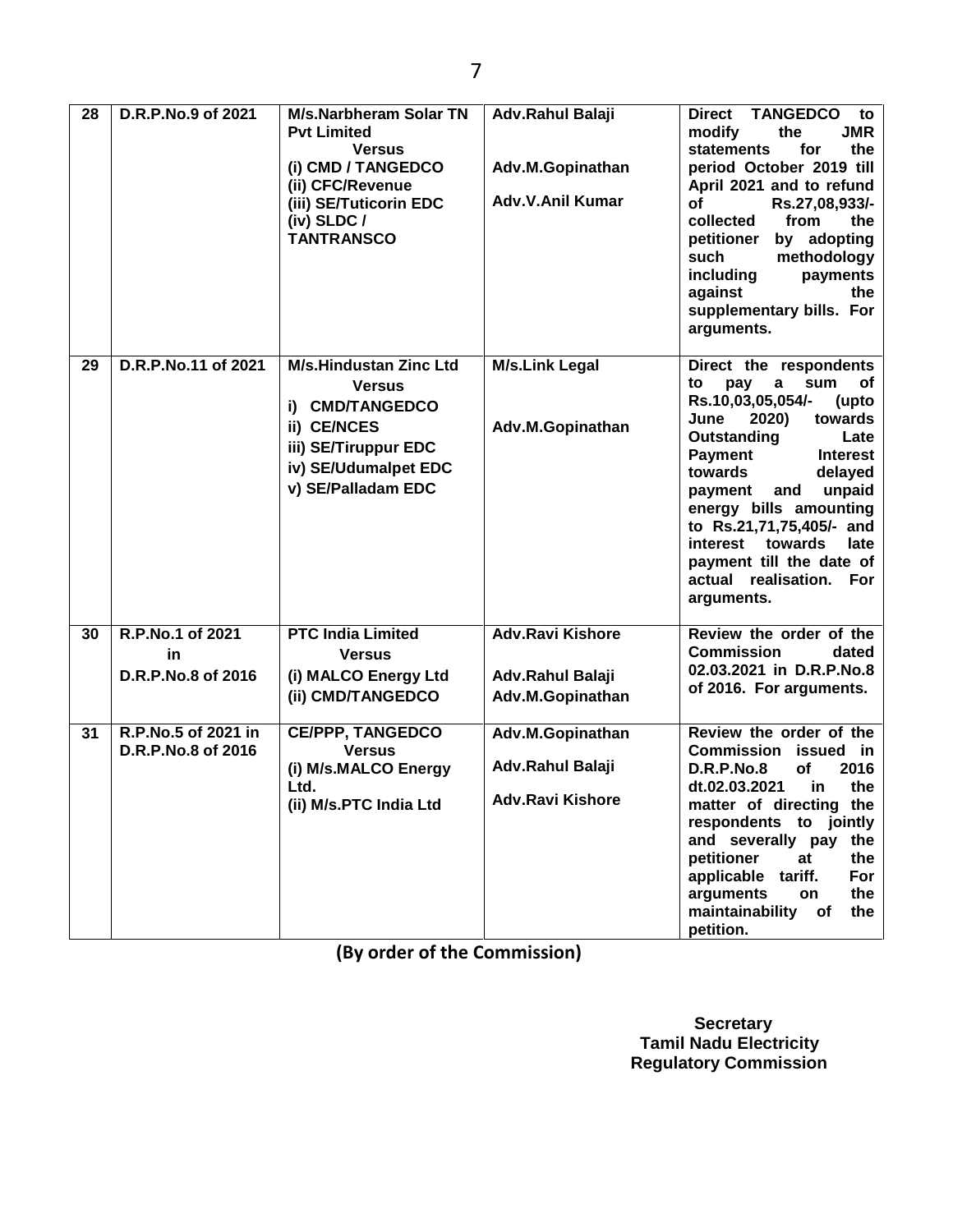#### **No.07/2022 Dated: 04-02-2022**

# **TAMIL NADU ELECTRICITY REGULATORY COMMISSION**

# **CAUSE LIST-II**

## **Cases posted for 08-02-2022 (Through Video Conferencing)**

## **(After the proceedings of the Cause List-I are over)**

#### **CORAM: Thiru. M. Chandrasekar, Hon'ble Chairman Thiru.K.Venkatasamy, Hon'ble Member (Legal)**

| SI.<br><b>No</b> | Case No.           | <b>Name of the Parties</b>                                                                                                                             | <b>Counsel / Party</b>                      | <b>Remarks</b>                                                                                                                                                                                                                                                                                                                                                     |
|------------------|--------------------|--------------------------------------------------------------------------------------------------------------------------------------------------------|---------------------------------------------|--------------------------------------------------------------------------------------------------------------------------------------------------------------------------------------------------------------------------------------------------------------------------------------------------------------------------------------------------------------------|
| 1                | D.R.P.No.5 of 2021 | <b>M/s.Arkay Energy</b><br>(Rameswaram) Limited<br><b>Versus</b><br>(i) CMD/TANGEDCO<br>(ii) CE/GTS, TANGEDCO<br>(iii) SE/GTS, Ramnad<br><b>Circle</b> | Adv.Anirudh<br>Krishnan<br>Adv.M.Gopinathan | Direct the respondents to pay a<br>total sum of Rs.128 crores along<br>with interest towards illegal<br>deduction, compensation for<br>deviation 15% of the contracted<br>value, power supplied to the<br>captive consumers,<br>power<br>supplied 10% over and above<br>the contracted quantum<br>and<br>with<br>delayed payment along<br>interest. For arguments. |

**(By order of the Commission)**

 **Secretary Tamil Nadu Electricity Regulatory Commission**